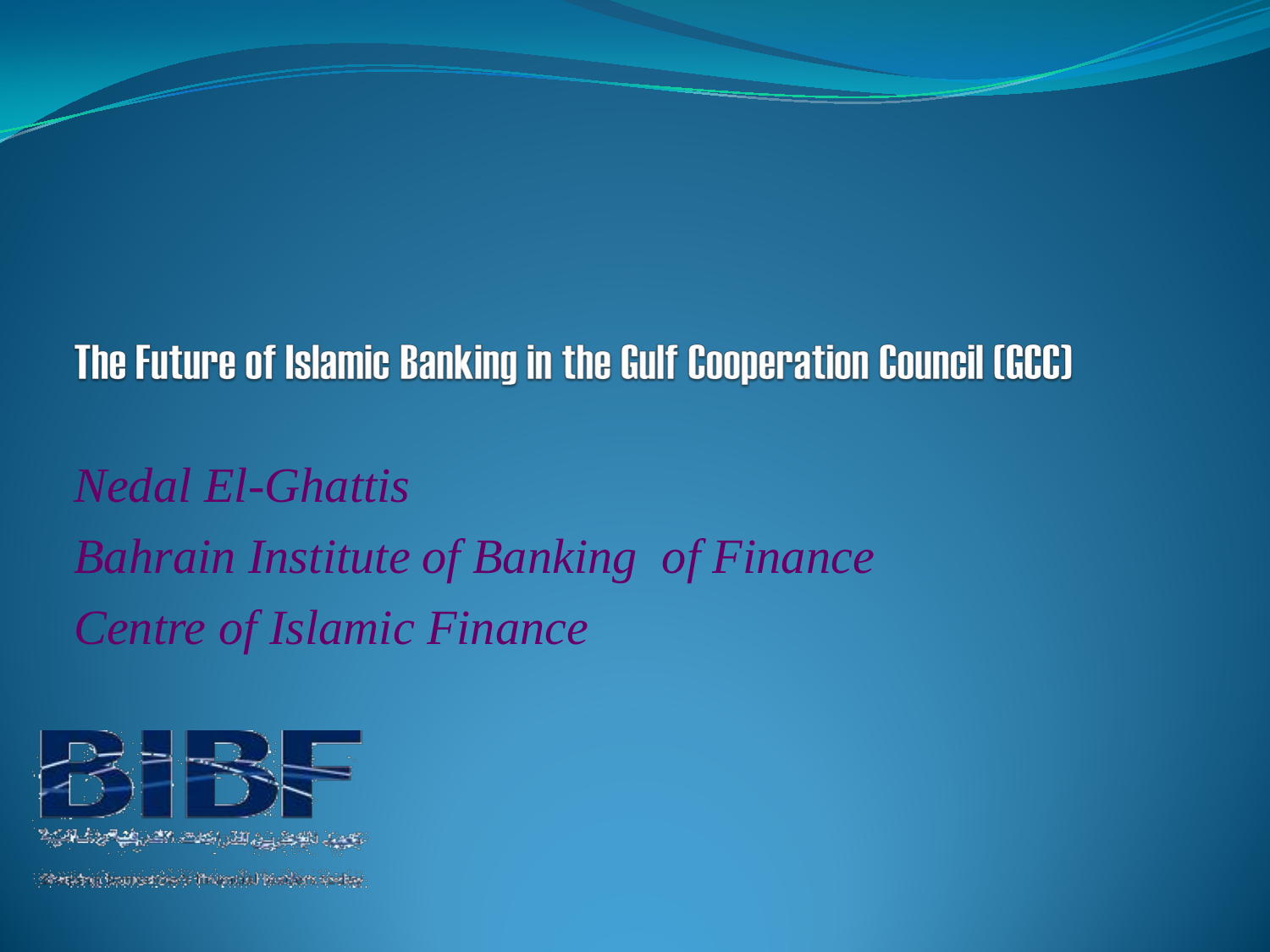# **Research Questions**

This research addresses the following questions, given the increasing instability in the conventional monetary and financial system which now faces serious crises:

- What are likely changes in the broader financial environment in the GCC's in the next ten years?
- What major trends are going to matter the most during the ten years time?
- What are the pushes, historical & cultural weights that influences Islamic banking futures?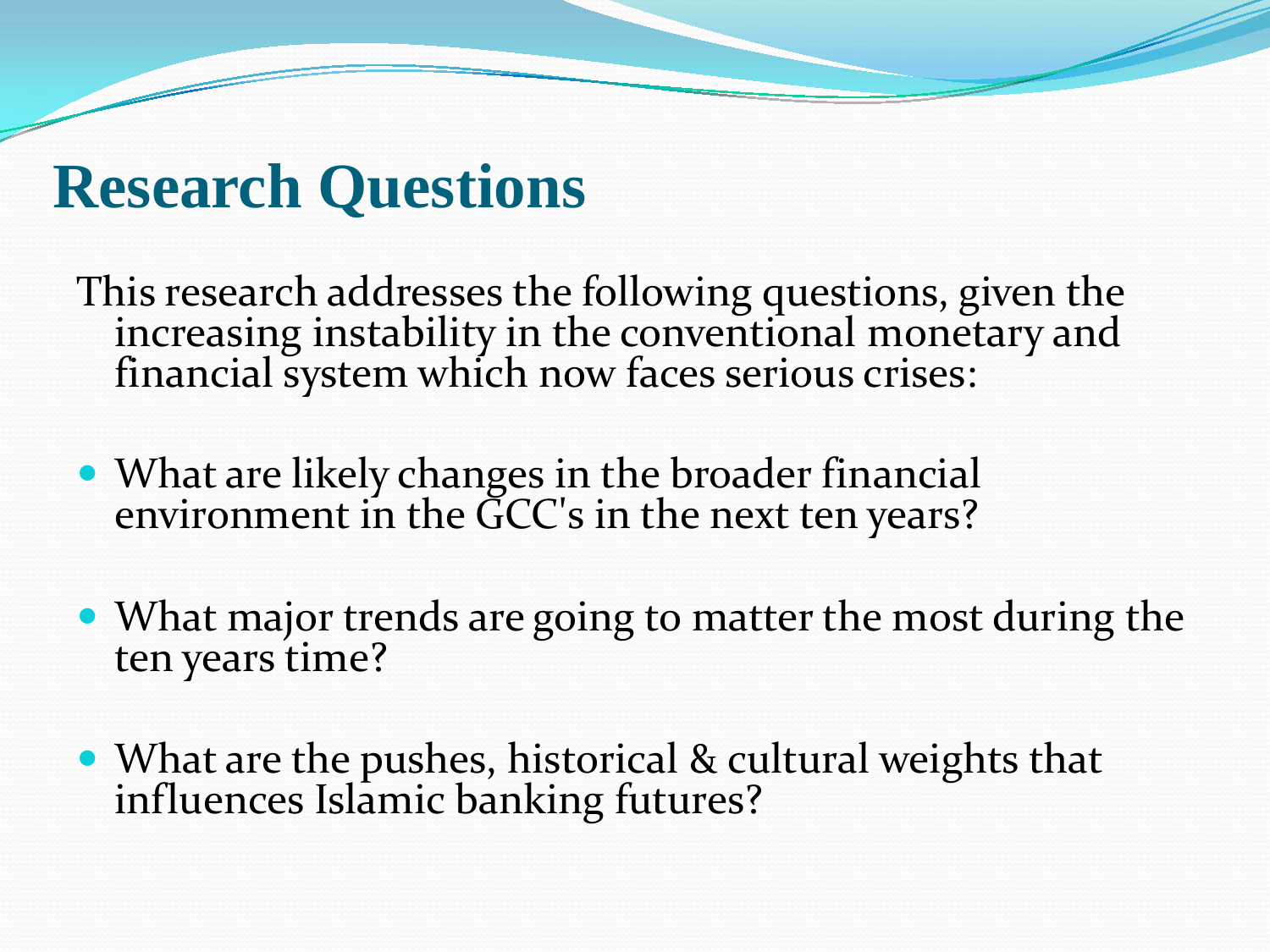### The Gulf Cooperation Council

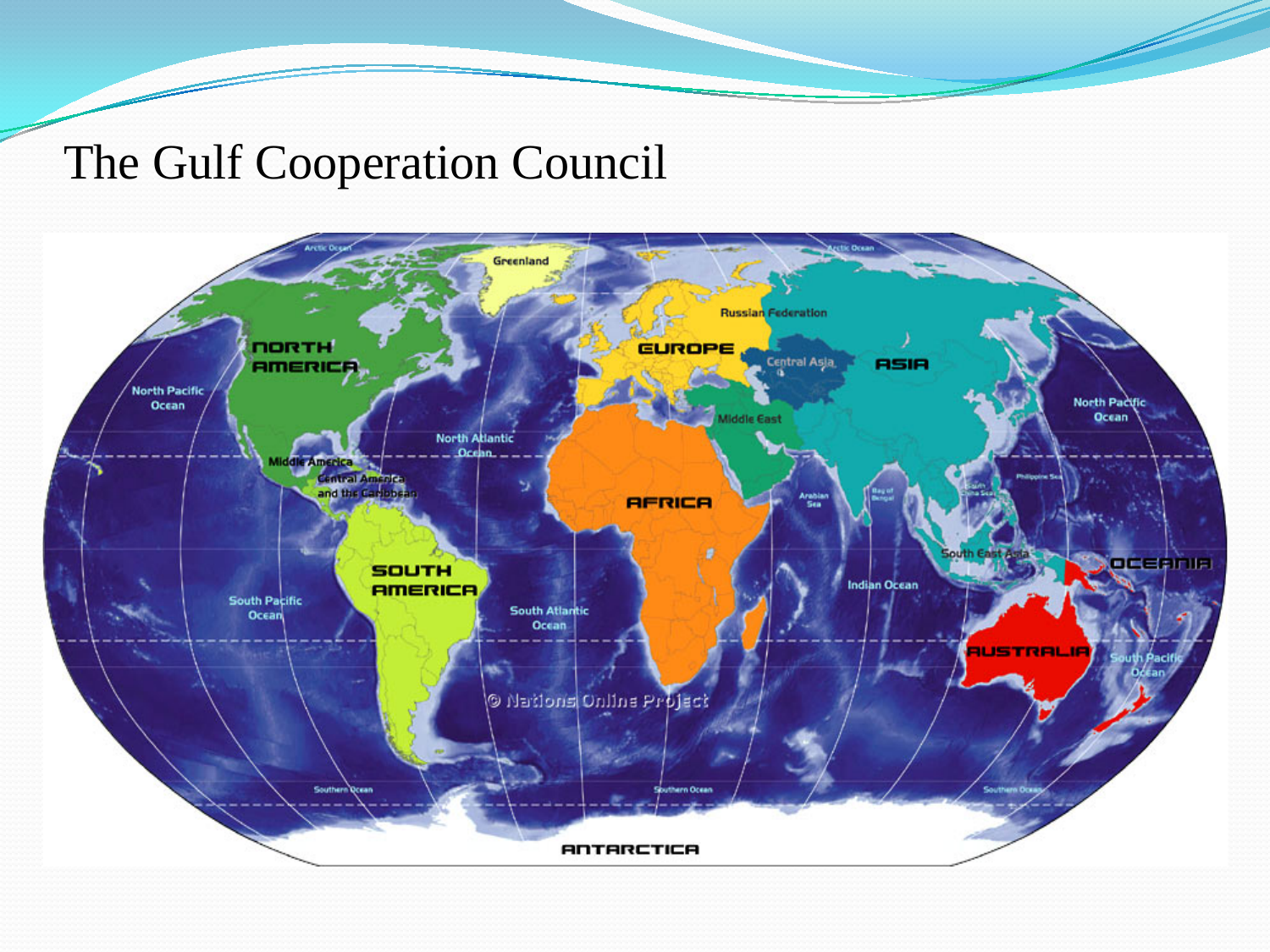

**Primary Source 1 The Holy Book** *Qur'an* 

**Primary Source 2 Traditions of the Prophet (SAW)** *Sunnah*

**Secondary Source 1 Consensus of premodern jurists** *Ijma*

**Secondary Source 2 Analogy** *Qiyas*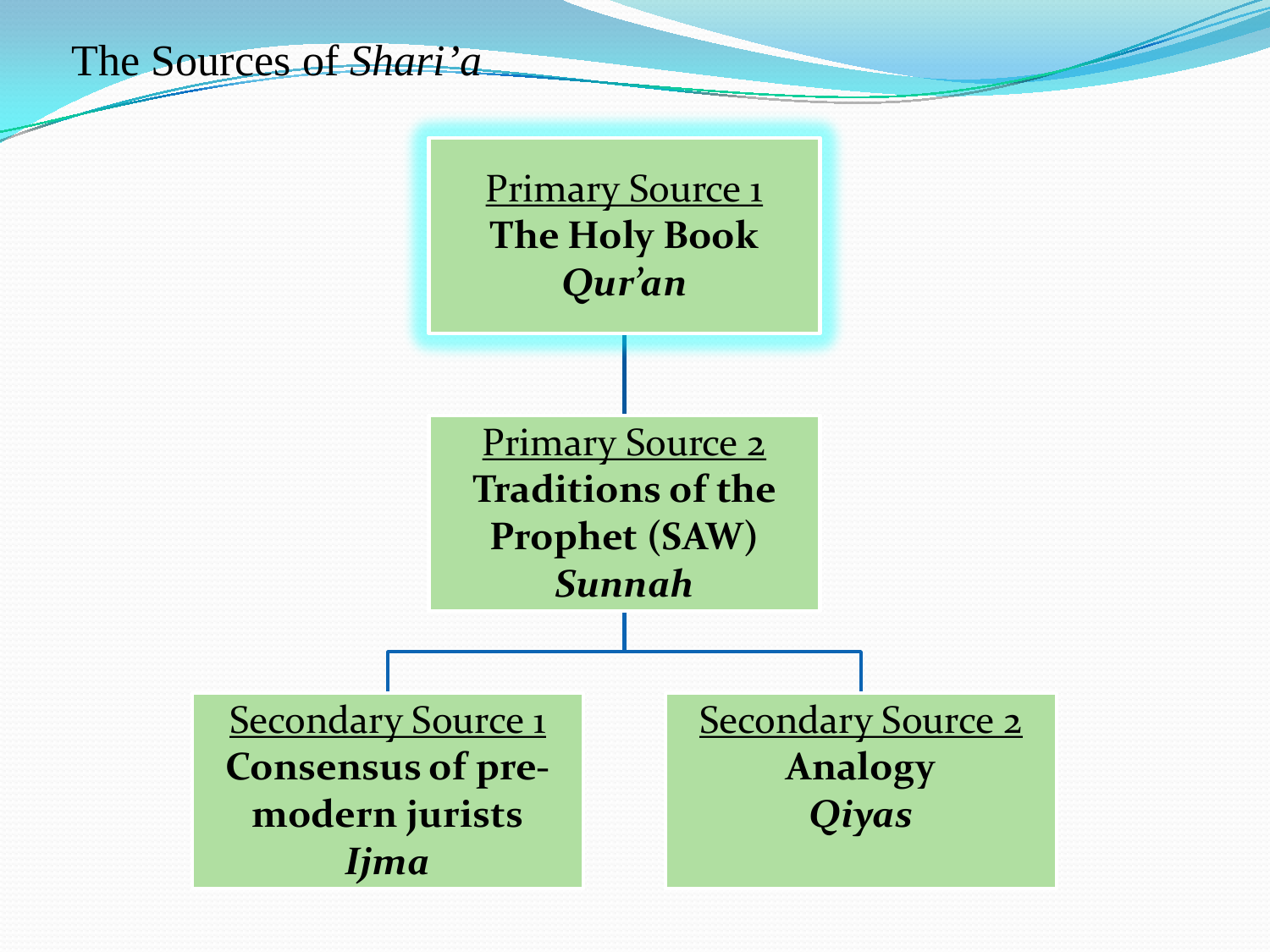AVOIDANCE OF *HARAM* **TRANSACTIONS** Avoiding all forms of unethical activities such as financing casinos, drugs, illicit, immoral or dubious transactions

#### AVOIDANCE OF RIBA

Risk-free or guaranteed rate of return on loaned money or investment

> THE BASIC **BLOCKS** OF ISLAMIC FINANCE

### AVOIDANCE OF QIMAR Gambling and Chance based (zero-sum) games

AVOIDANCE OF JAHALA

Clarity of intentions and transparency is imperative in all dealings

#### **AVOIDANCE** OF GHARAR

Excessive uncertainty in contracts – e.g. entering into a transaction whose consequence is out of usual trade norms – E.G.: a) Financial derivatives b) Insurance contracts c) Sale of debts

 AVOIDANCE OF EXPLOITATION relationship to reflect justice and fairness.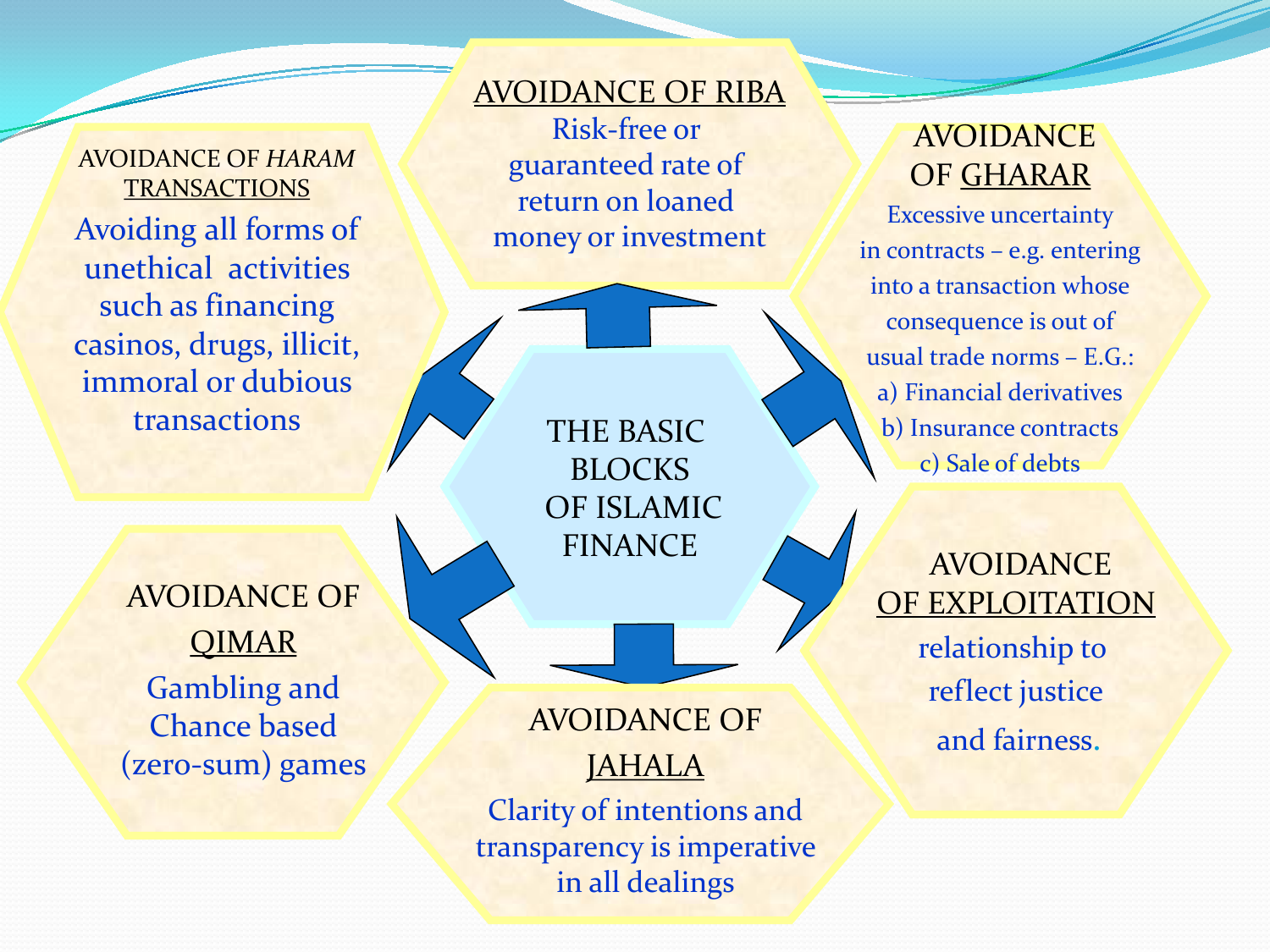## **MUSHARAKA Profit Sharing Partnership**



Investment (cash or kind)





Commercial Venture

Grocer

Investment (cash or kind)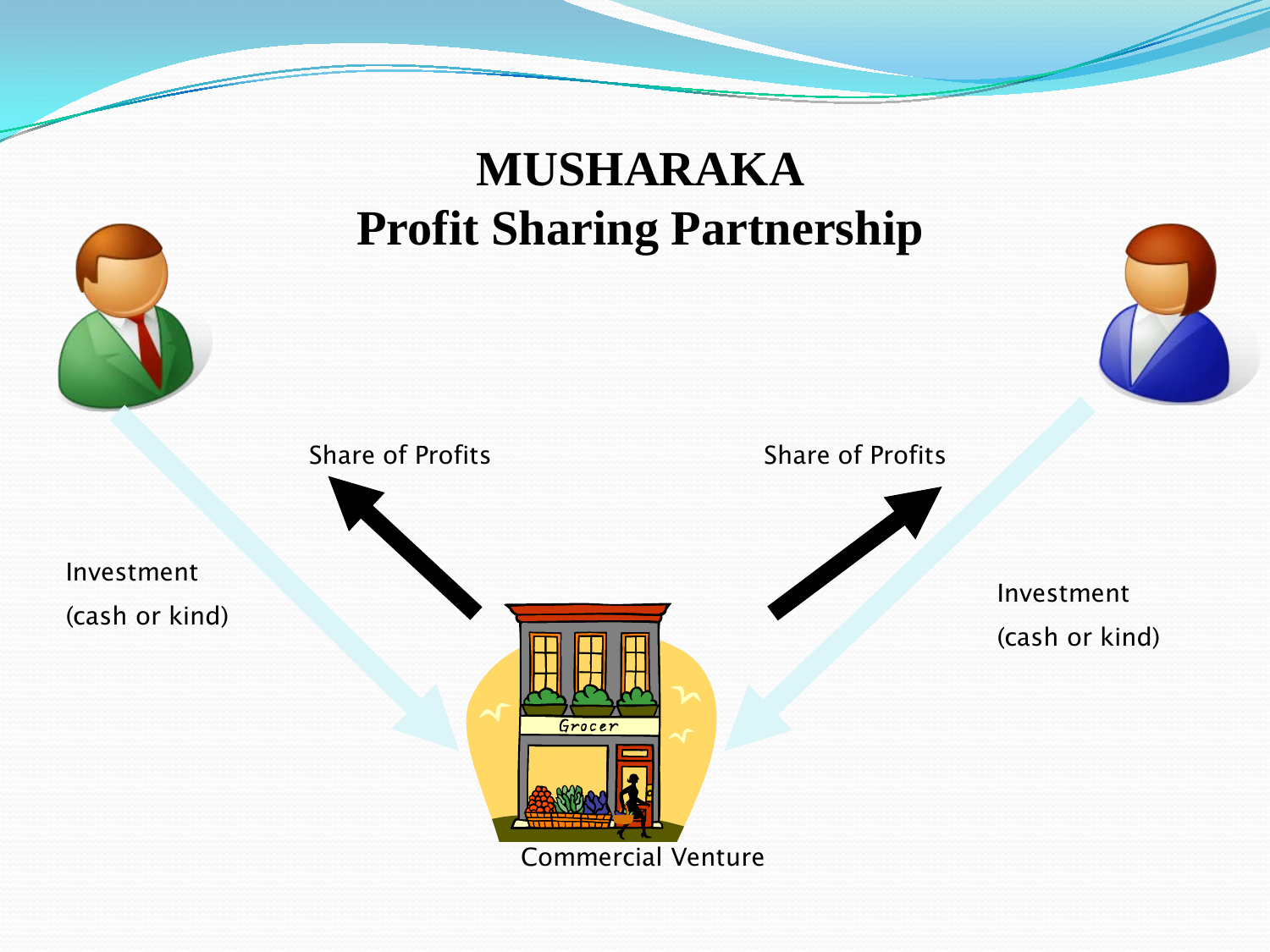

**Time**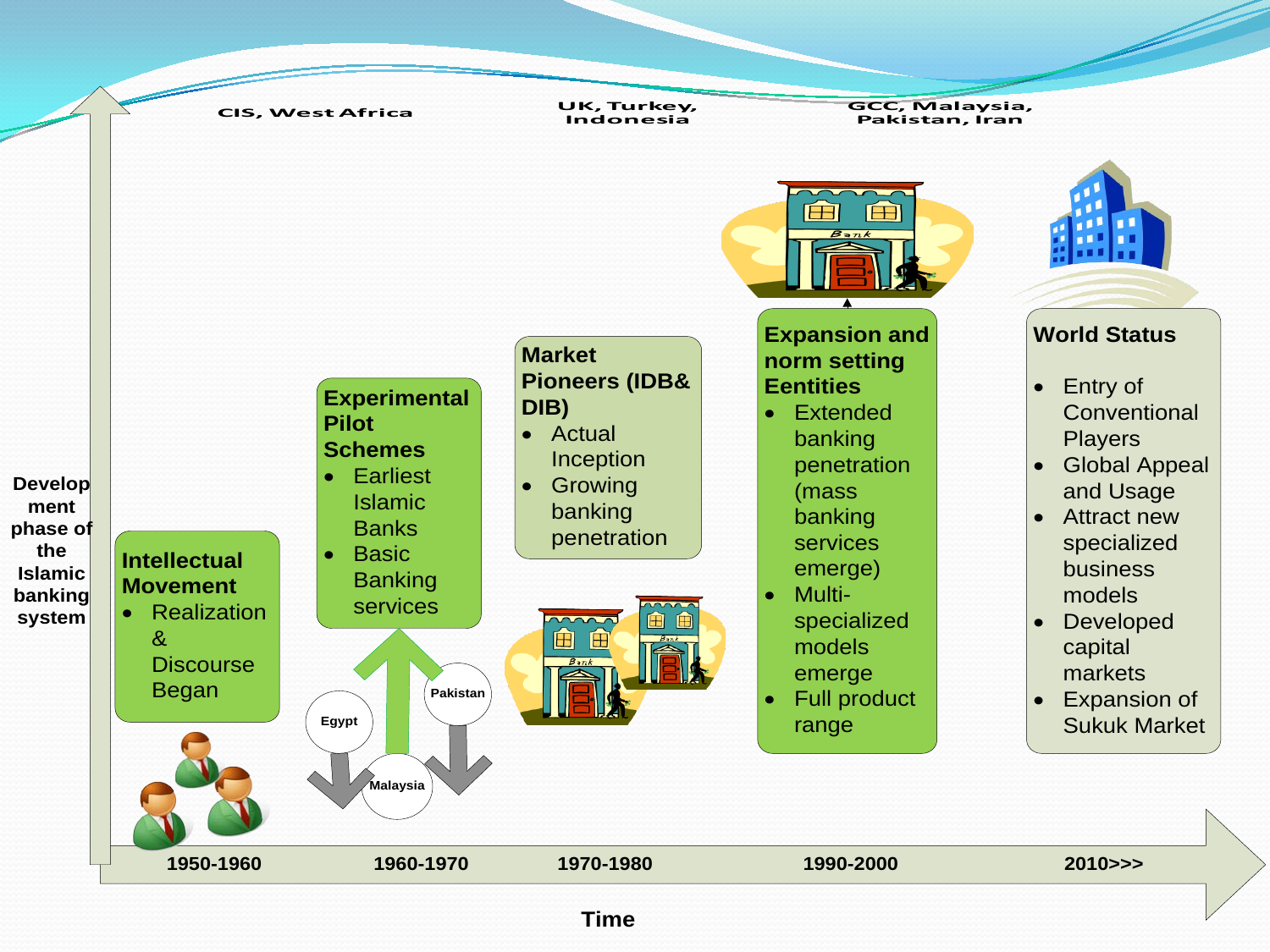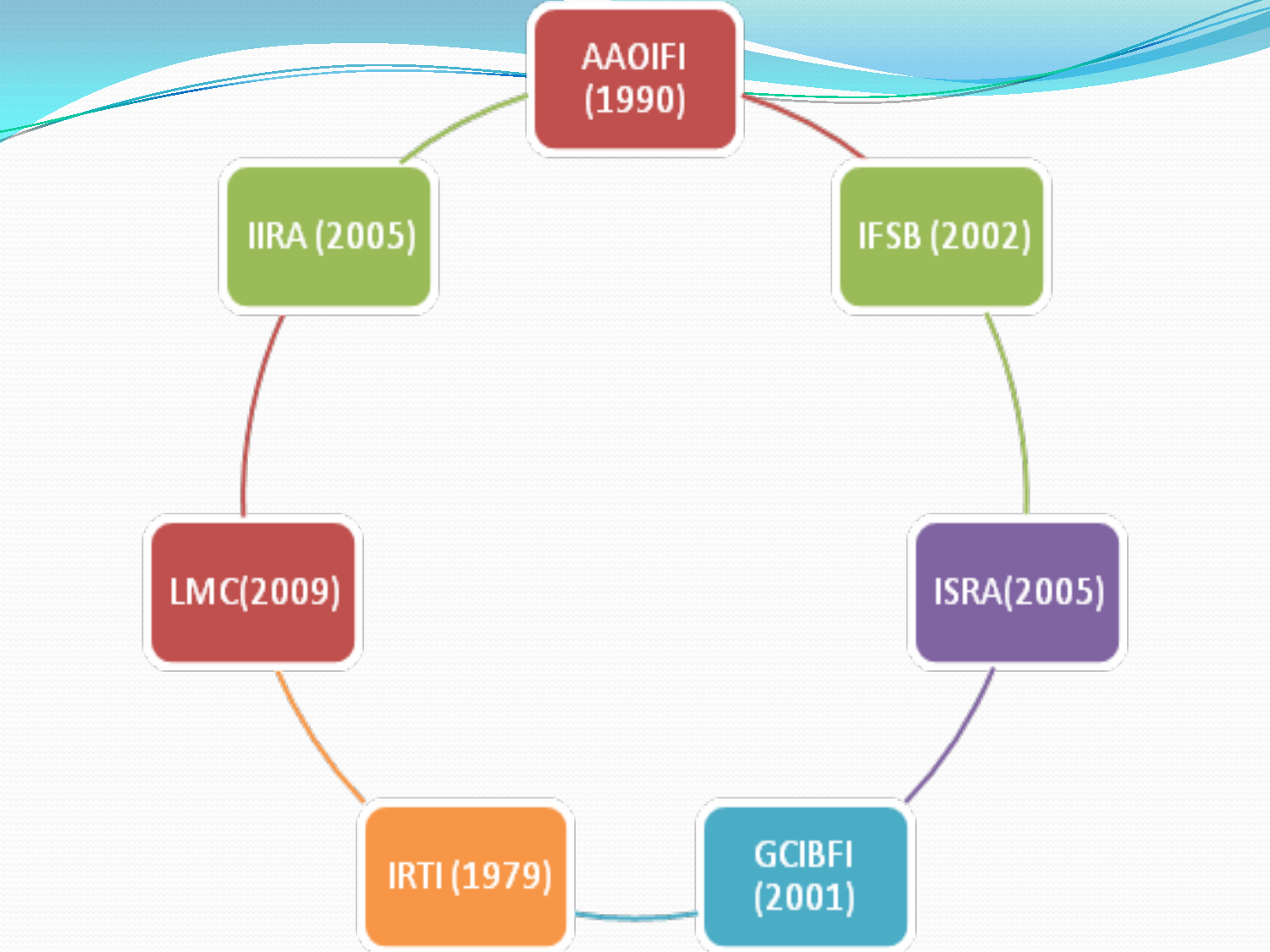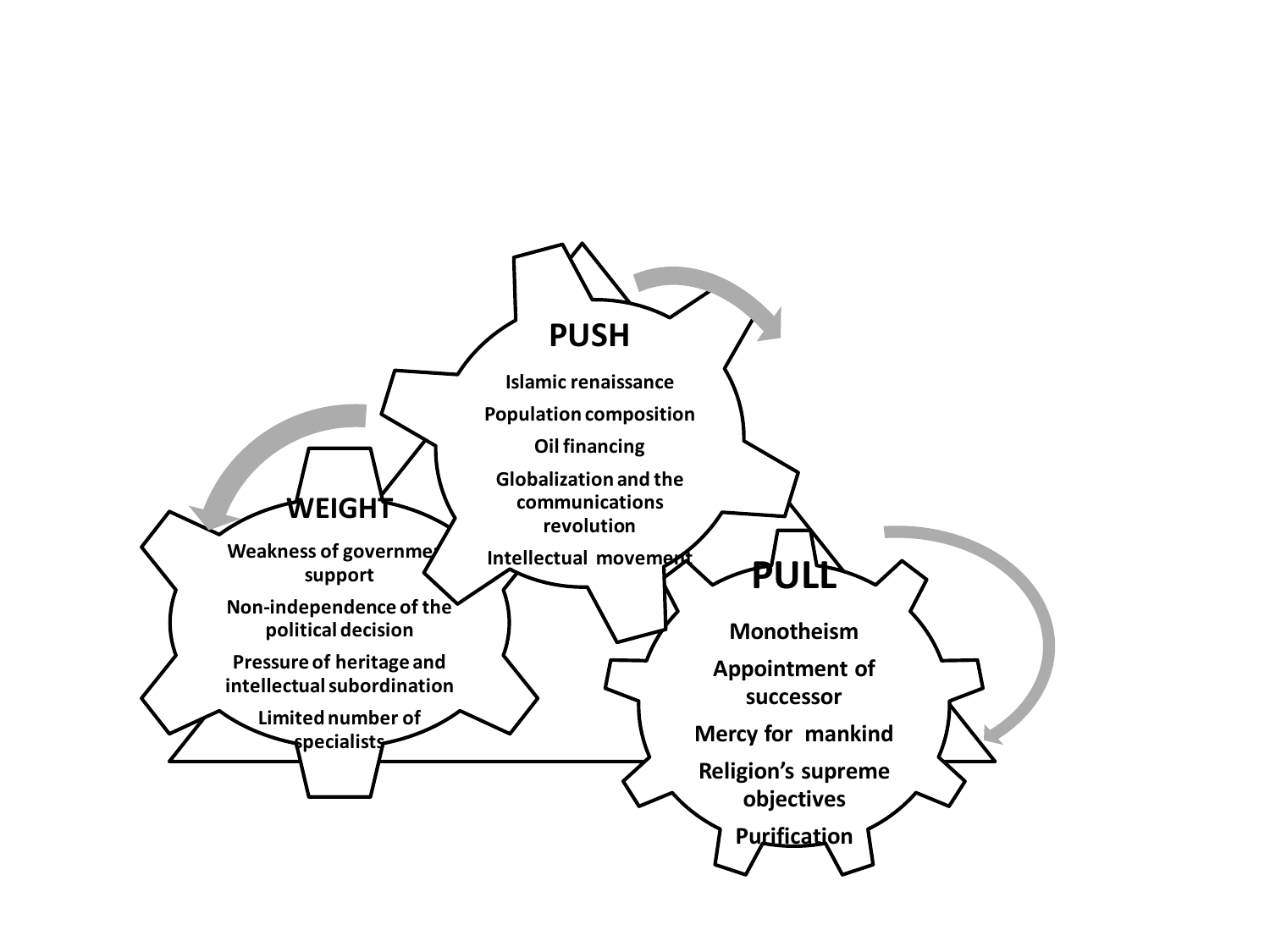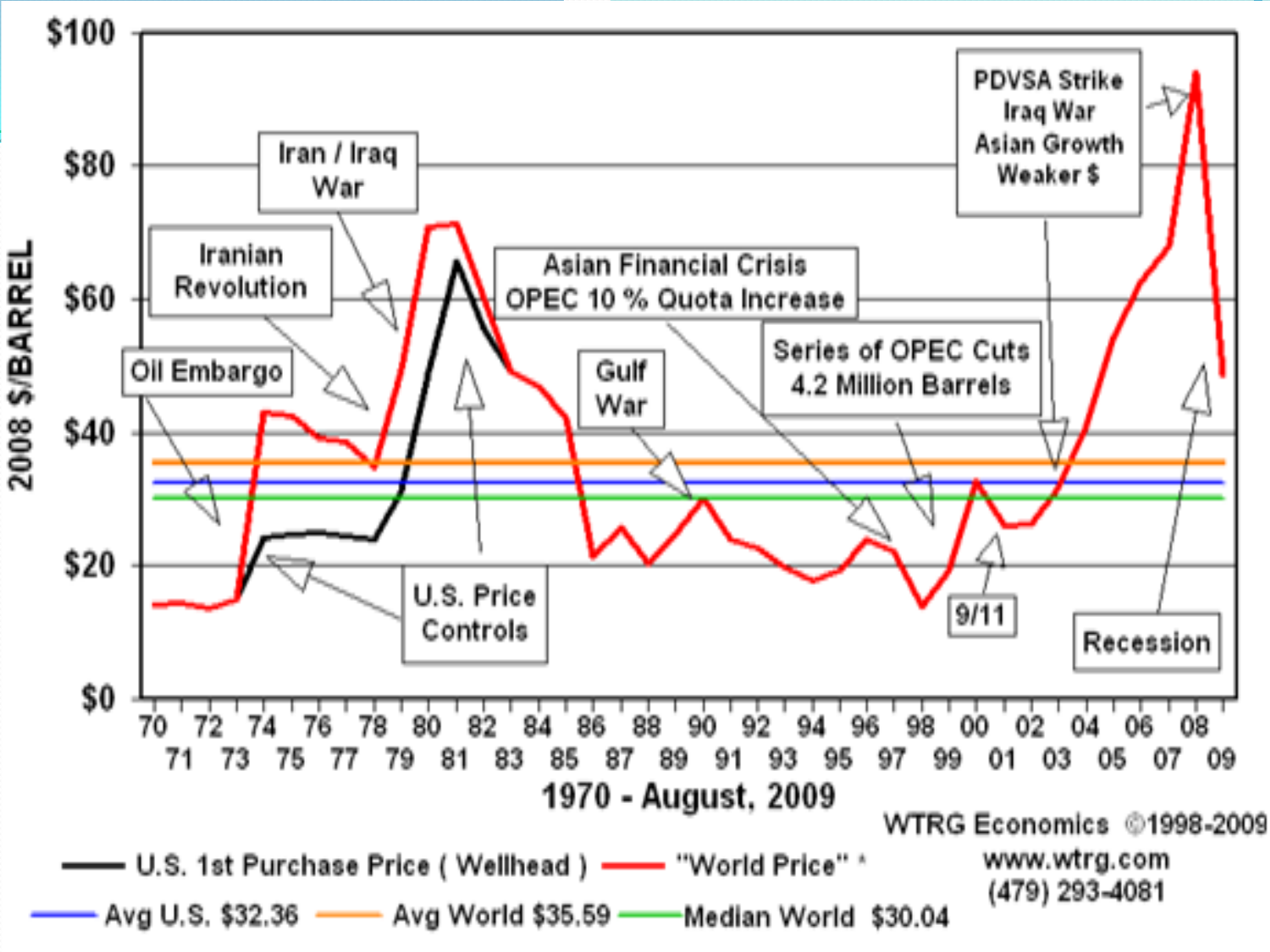## Scenario Paths

IB rises

Scenario 2: GCC slumbering, stable but sluggish

Scenario 4: GCC is a success and becomes the world Leading market

IB old

Scenario 1: GCC in decline: stagnant and volatile

IB's new culture

Scenario3: GCC stabilizing and slightly growing

IB decline